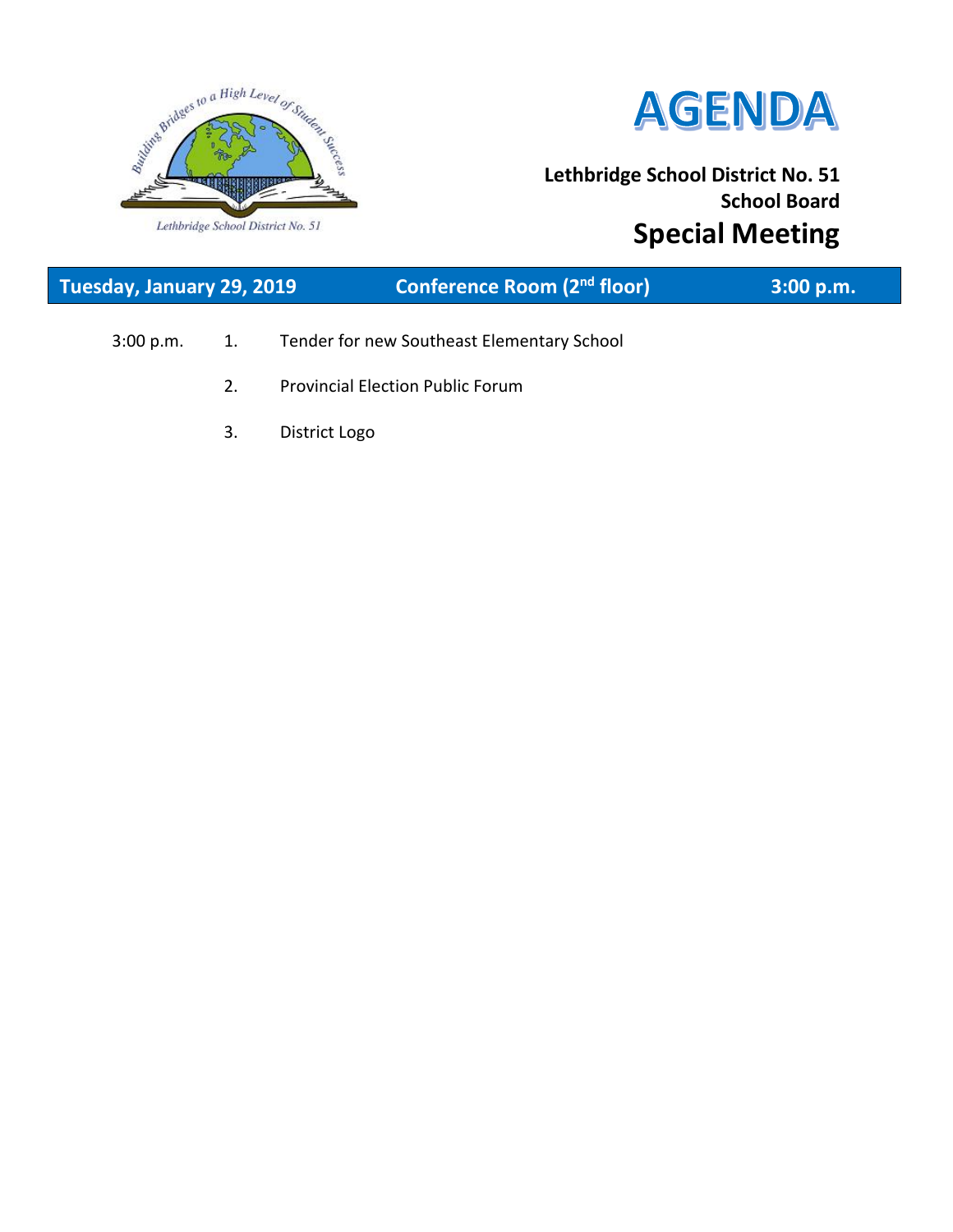Enclosure # 1

#### **MEMORANDUM**

January 29, 2019

To: Board of Trustees

From: Christine Lee, Associate Superintendent Business Affairs

## **Re: Tender for the new Southeast Elementary School in Southbrook**

## **Background:**

The submitted Tenders for the new Southeast Elementary School in Southbrook were opened at 4:00 p.m. on January 24, 2019. The Tender process was in accordance with the School Buildings and Tendering Regulation (Alberta Regulation 383/88) and Alberta Infrastructure granted permission to go to tender on November 15, 2018. The Tender process began on January 2, 2019.

Funding support will come from an Alberta Education Grant Agreement.

The following base bids were received:

| - Chandos Construction Ltd.                                    | $$15,410,830 + G.S.T.$ |
|----------------------------------------------------------------|------------------------|
| - Clark Builders                                               | $$15,265,000 + G.S.T.$ |
| - Dawson Wallace Construction Ltd.                             | $$15,130,000 + G.S.T.$ |
| - Graham Construction and Engineering LP \$16,368,900 + G.S.T. |                        |
| - Marshall-Lee Construction Corp                               | $$16,489,000 + G.S.T.$ |

Dawson Wallace Construction Ltd appears to have satisfied all requirements established for award under this tender. There are also separate prices 01, 02 and 03 for a total of \$91,191 that are acceptable for a total of **\$15,221,191.00** + GST. See the attached letter of recommendation from FWBA Architects.

Signing of the official stipulated price contract is subject to final approval by Alberta Infrastructure after Board approval.

#### **Recommendation:**

That the Board award and enter into a contract for the building construction in the amount of \$15,221,191 + G.S.T. for the Southeast Lethbridge Elementary School to Dawson Wallace Construction Ltd. and further, that the Board approves the contingency the District will carry on the project of \$456,635.00 (3% of the contract value).

Respectfully submitted,

Christine Lee Associate Superintendent Business Affairs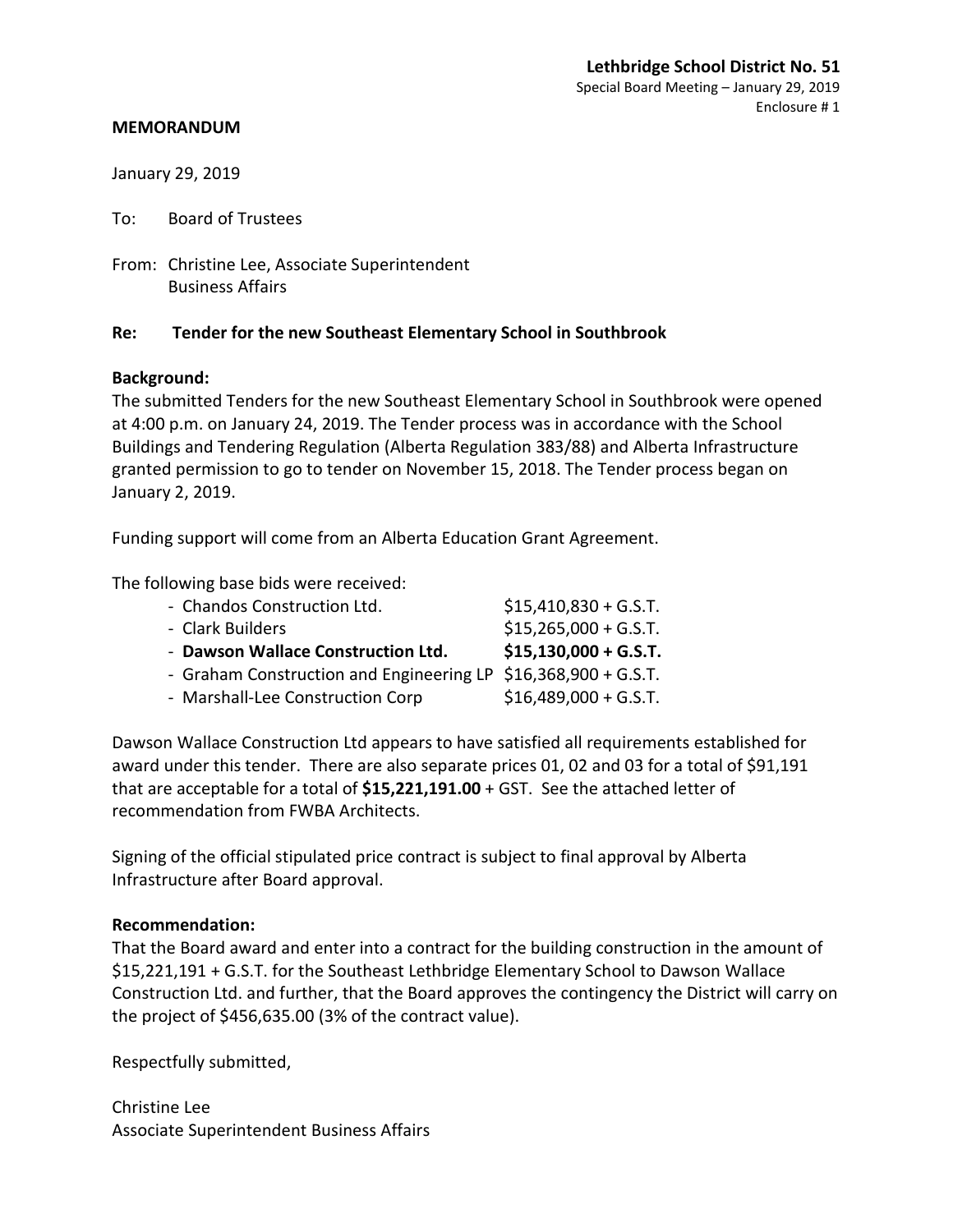

**CELEBRATING** LETHBRIDGE • CALGARY • MEDICINE HAT | www.fwbarch.com

**M. Daniel Westwood Architect AAA, MRAIC LEED AP** Principal

**Christopher J. Babits** Architect AAA, MRAIC Principal

David J. Cocks Architect AAA, MRAIC **LEED AP** Principal

Henry W. Warszawski Senior Technologist, CET Associate

**Theresa Yauck** Senior Interior Design **Technologist** Associate

**Peter Drew** Senior Technologist, MCIAT **LEED AP** Associate

**Cheryl Dick** APR, MBA **Managing Director** 

Lethbridge 915.15 Street S Lethbridge, AB T1J 3A5 T 403.327.3113

Calgary 1206 20 Ave SE Calgary, AB T2G 1M8 T 403.327.3113

**Medicine Hat** 101, 623 . 3 Street SE Medicine Hat, AB T1A 0H4 T 403.527.8111

January 25th, 2019

**Daniel Heaton Director of Facility Services** Lethbridge School District #51  $433 - 15$ <sup>th</sup> Street S. Lethbridge, AB T1J 2Z5

Mr. Heaton.

Please find enclosed along with this letter, our Bid Evaluation document with regard to the bids received yesterday, January 24th, 2019, for the new South Lethbridge Elementary School in Lethbridge. The tender for this new school facility was issued on January 2nd, 2019 and stipulated-price bids were received from general contractors on January 24th, 2019.

We have reviewed the Five (5) bids received, and the attached forms a summary of the bid amounts and the submitting contractor's compliance with the bid submission requirements.

The lowest compliant bid received was submitted by Dawson Wallace Construction Ltd., in the amount of \$15,130,000.00. Separate Prices 01, 02 and 03 for the amount of \$91,191 were also received.

Dawson Wallace Construction Ltd. appears to have satisfied all requirements established for award under this tender. If separate prices 01, 02 and 03 are acceptable, Lethbridge School District No.51 should enter into a CCDC2-2008 Stipulated Price Contract with Dawson Wallace Construction Ltd. in the amount of \$15,221,191.00. + GST.

In addition to the above Stipulated Price Contract, Lethbridge School District No.51 may want to consider creating and managing a Construction Contingency for this project in the initial amount of \$456.635.00. (3% of the contract value).

Yours truly,

**FWBA Architects** 

M. Daniel Westwood Architect, AAA, MRAIC, LEED AP Principal